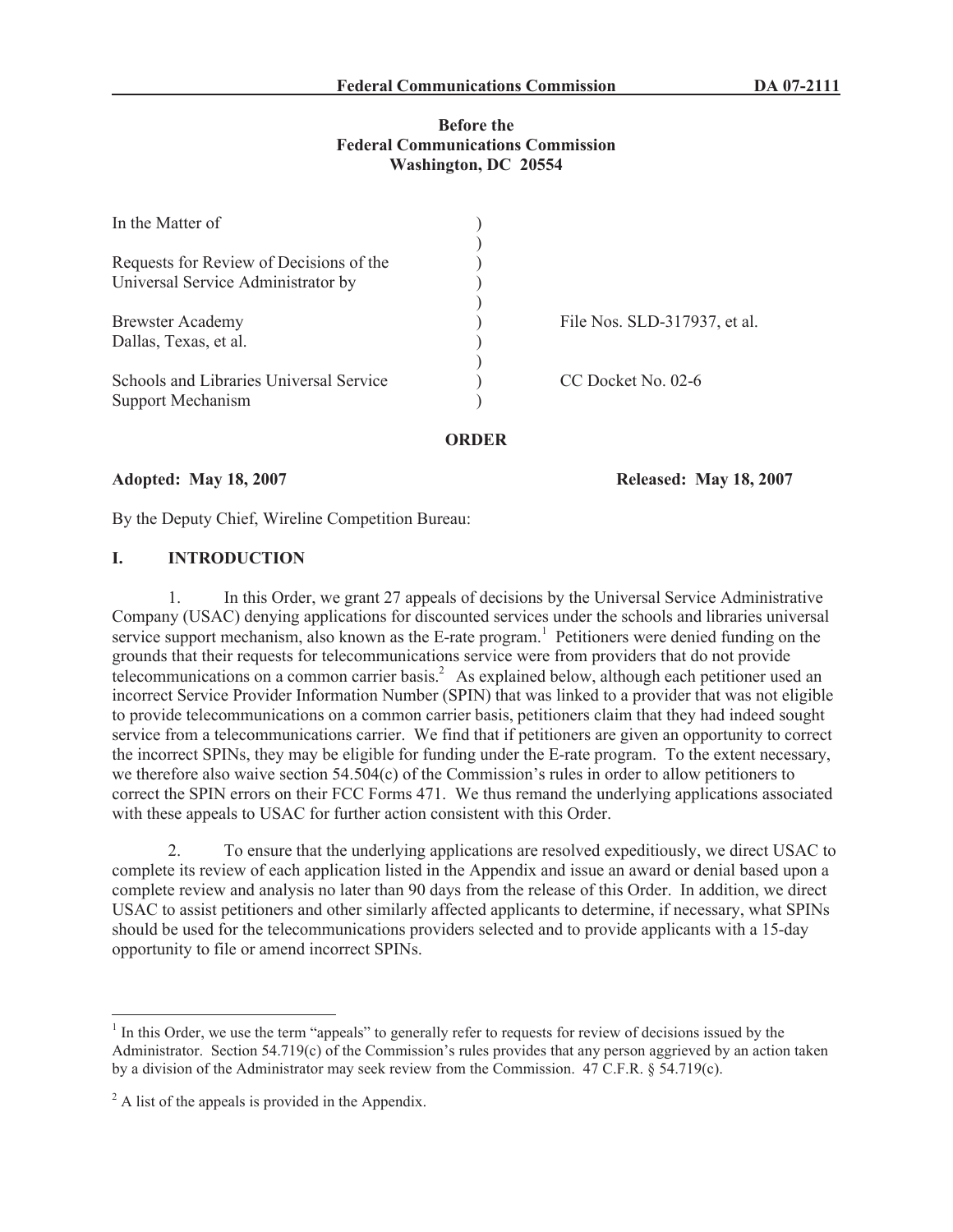# **II. BACKGROUND**

3. Under the E-rate program, eligible schools, libraries, and consortia that include eligible schools and libraries, may apply for discounts for eligible telecommunications services, Internet access, and internal connections.<sup>3</sup> In order to receive discounts on eligible services, the Commission's rules require that an applicant submit to USAC an FCC Form 470, in which the applicant sets forth its technological needs and the services for which it seeks discounts.<sup>4</sup> Once the applicant has complied with the Commission's competitive bidding requirements and entered into an agreement for eligible services, it must file a completed FCC Form 471 application to notify USAC of the services that have been ordered, the carrier with whom the applicant has entered an agreement, and an estimate of funds needed to cover the discounts to be given for eligible services.<sup>5</sup>

4. To provide services under the E-rate program (as well as the other universal service support mechanisms), service providers must obtain a SPIN from USAC.<sup>6</sup> USAC assigns a SPIN to each company that files an FCC Form 498 to register with USAC as a carrier or service provider that receives support from the universal service support mechanism.<sup>7</sup> Some of the companies that register with USAC for a SPIN designate themselves as telecommunications carriers on the FCC Form  $498.8$ <sup>8</sup> Certain categories of service providers are automatically considered to be telecommunications carriers eligible to participate in universal service support programs, including incumbent local exchange carriers (ILECs), competitive access providers/competitive local exchange carriers (CAPs/CLECs), and interexchange carriers (IXCs), because they are widely acknowledged to be the types of service providers that provide telecommunications services on a common carrier basis.<sup>9</sup> Under program procedures, however, even if a

 $5$  47 C.F.R. § 54.504(c).

6 *See* USAC website, Step 1: Obtain a Service Provider Information Number (Submit Form 498), http://www.usac.org/sl/providers/step01/ (retrieved Mar. 8, 2007).

 $<sup>7</sup>$  Pursuant to section 54.515 and other sections of the Commission's rules, USAC must obtain the service provider</sup> name, address, telephone number, and contact names, as well as other information, in order for USAC to be able to perform its billing, collection and disbursement functions. *See, e.g.* 47 C.F.R. § 54.515. Therefore, the Commission and USAC developed the Service Provider Identification Number and Contact Form, FCC Form 498, to collect this information from carriers and service providers that receive support. *See* Instructions for Completing the Service Provider Identification Number and Contact Information Form (FCC Form 498), OMB 3060-0824 (May 2006). *See also* USAC website, USAC Forms, http://www.usac.org/fund-administration/forms/ (retrieved Mar. 8, 2007).

<sup>8</sup> These companies are also required to file a Telecommunications Reporting Worksheet (FCC Form 499) and may be required to make contributions to the Universal Service Fund. *See* USAC website, USAC Forms, http://www.usac.org/fund-administration/forms/ (retrieved Mar. 8, 2007). Such companies are referred to as "contributors."

9 *See Request for Review of the Decision of the Universal Service Administrator by Virginia State Department of Education, Federal-State Joint Board on Universal Service, Changes to the Board of Directors of the National Exchange Carrier Association, Inc.*, File No. SLD-163045, CC Docket Nos. 96-45 and 97-21, Order, 17 FCC Rcd 8677, at 8678, para. 3 (Wireline Comp. Bur. 2002).

<sup>3</sup> 47 C.F.R. §§ 54.501-54.504.

 $447$  C.F.R. §§ 54.504(b)(1), (b)(3).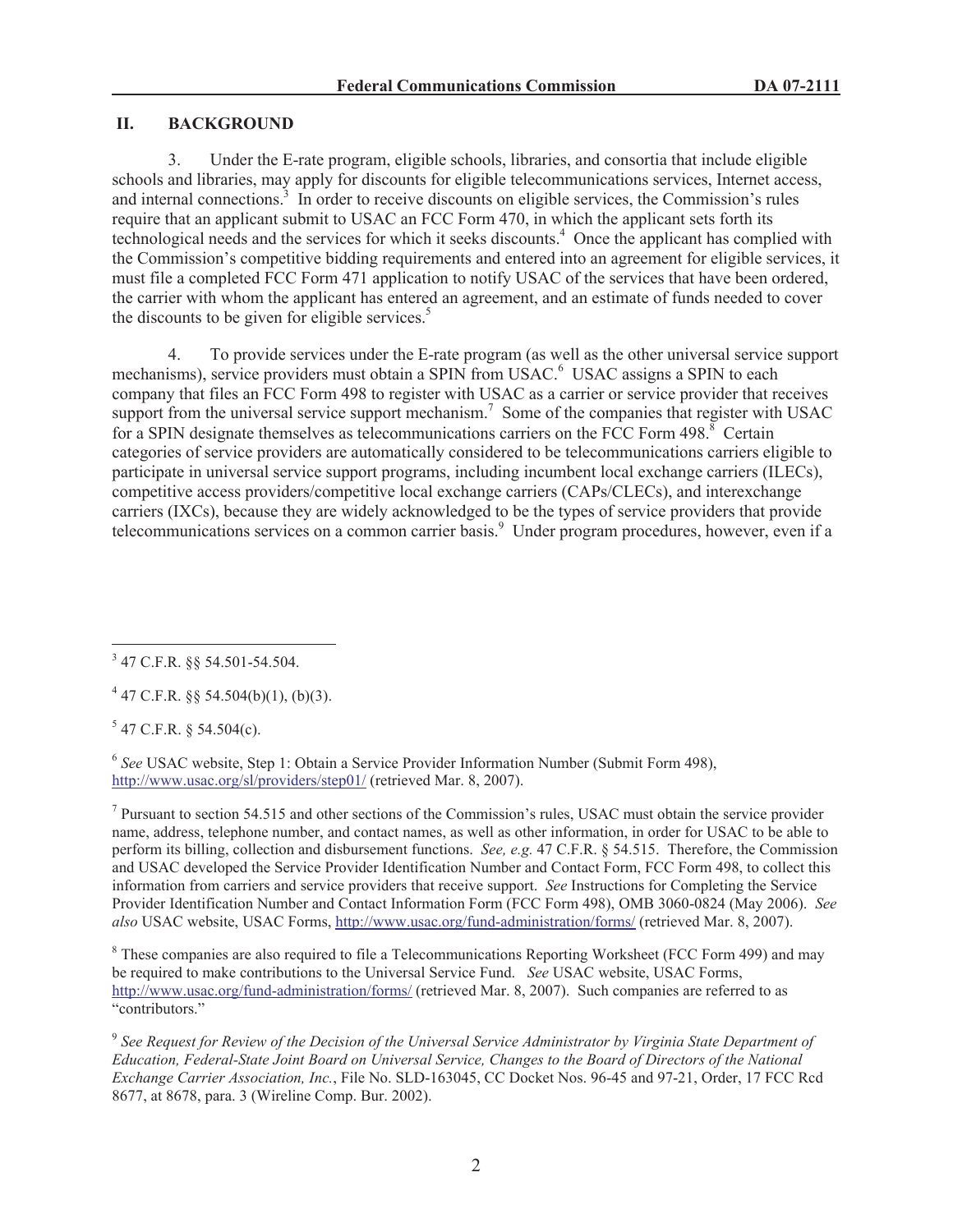service provider designates itself under one of these categories on the FCC Form 498, the presumption that they provide service on a common carriage basis remains subject to verification by USAC.<sup>10</sup>

5. The Communications Act permits only "telecommunications carriers" to receive direct reimbursement under the universal service support mechanism for the provision of discounted telecommunications services.<sup>11</sup> The term "telecommunications carrier" includes only carriers that offer telecommunications on a common carrier basis.<sup>12</sup> The Commission stated in the *Universal Service Order* that a carrier may be a common carrier if it holds itself out "to service indifferently to all potential users," but a "carrier will not be a common carrier 'where its practice is to make individualized decisions in particular cases whether and on what terms to serve."<sup>13</sup>

6. In this instance, petitioners dispute USAC's position that their funding requests were for telecommunications service from providers that do not provide telecommunications on a common carriage basis. Thus, in their appeals, petitioners assert that although they sought service from providers that are common carriers, they inadvertently used incorrect SPINs for those providers, giving the appearance that they were seeking telecommunications service from non-common carriers.

## **III. DISCUSSION**

7. In this item, we grant 27 appeals of decisions by USAC reducing or denying requests for funding under the E-rate program and remand the underlying applications associated with these appeals to USAC for further action consistent with this Order. As indicated above, petitioners generally seek review from the Commission because, although they sought telecommunications service from common carriers, they used incorrect SPINs for those providers, giving the appearance that they were seeking telecommunications service from non-common carriers. Petitioners offered evidence that their use of incorrect SPINs was inadvertent.<sup>14</sup> For example, many of the petitioners sought service from large

<sup>12</sup> *Universal Service Order*, 12 FCC Rcd at 9177-78, paras. 785-786; *Fourth Reconsideration Order*, 13 FCC Rcd at 5413-14, paras. 163-164.

<sup>13</sup> *Universal Service Order*, 12 FCC Rcd at 9177-78, paras. 785-786 (*citing National Association of Regulatory Utility Commissioners v. FCC*, 533 F.2d 601, 608 (D.C. 1976)).

<sup>14</sup> See Request for Review by Eastchester Union Free School District; Request for Review by Glynn County School District; Request for Review by Hinesburg Community School; Request for Review by Onslow County Schools. In some cases, the applicant requested an operational SPIN change to correct this mistake and the request was denied. *See* Request for Review by Meramec Valley School District R-III; Request for Review by Broome-Tioga BOCES; Request for Review by Brewster Academy. A few other petitioners worked through a state agency or special administrator or consortium to apply for discounts and used that state agency's name and SPIN because they may have not received the proper guidance to use the actual telecommunications provider's SPIN. *See* Request for Review by Scott County Unified School District No. 466; Request for Review by Cimarron-Ensign Unified School District No. 102; Request for Review by Satanta Unified School District No. 507; Request for Review by Holcomb

<sup>&</sup>lt;sup>10</sup> *Id.* See also USAC website, Step 1: Providers of Telecommunications Services, http://www.usac.org/sl/providers/step01/providers-telecommunications-services.aspx (retrieved Mar. 8, 2007).

<sup>11</sup> *See* 47 U.S.C. § 254 (h)(1)(B); *Federal-State Joint Board on Universal Service,* CC Docket No. 96-45, Report and Order, 12 FCC Rcd 8776, 9177-78, 9005-23, 9084-90, paras. 589-600 (1997) (*Universal Service Order); Federal-State Joint Board on Universal Service, Access Charge Reform, Price Cap Performance Review for Local Exchange Carriers, Transport Rate Structure and Pricing, End User Common Line Charge,* CC Docket Nos. 96-45, 96-262, 94-1, 91-213, 95-72, Fourth Order on Reconsideration*,* 13 FCC Rcd 5318, 5413-14, paras. 163-164 (1997) (*Fourth Reconsideration Order).* Non-telecommunications providers are eligible for support for providing voice mail, Internet access, and installation and maintenance of internal connections but are not eligible to provide telecommunications services under the universal service support mechanism. *See* 47 C.F.R. § 54.517.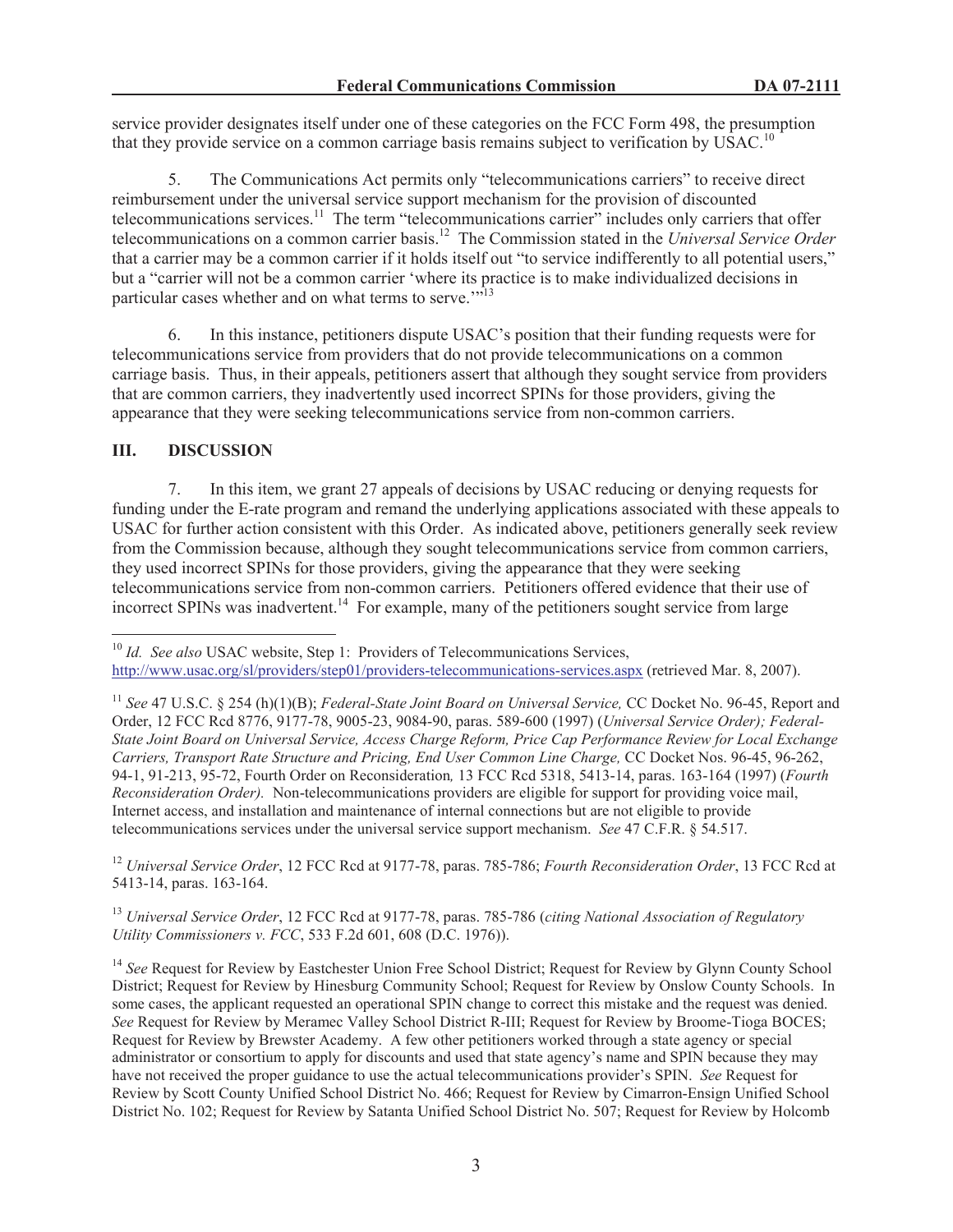carriers or providers with many divisions and inadvertently used a SPIN for a division of that company that was not providing service on a common carriage basis.<sup>15</sup> Some of the errors may have been caused by third parties, such as large telecommunications companies or state agencies who supplied the wrong  $SPINs$ , and therefore were not the fault of the petitioners.<sup>16</sup> Several petitioners may have had trouble looking up the provider's SPIN on USAC's website database.<sup>17</sup> Other petitioners thought they had to use the SPIN of a state agency or other consortium administering their E-rate services, instead of the SPIN of the service provider.<sup>18</sup>

8. Based on the facts and the circumstances of these specific cases and consistent with the Commission's decision in *Bishop Perry*, <sup>19</sup> we grant petitioners' appeals and remand the underlying applications to USAC. USAC should determine if petitioners' applications would have been granted if they had used the correct SPIN. In prior decisions of the Wireline Competition Bureau (Bureau), SPIN correction requests were not granted after an application was denied funding by USAC.<sup>20</sup> Specifically, in Penn Hills, the Bureau treated SPIN corrections like other data errors, reasoning that if applicants were permitted to make SPIN corrections on applications after USAC had denied them, it would eliminate any incentive for applicants to avoid including ineligible expenses or ineligible providers in their funding requests, and that this would significantly increase the administrative burden on USAC.<sup>21</sup> In this Order,

Consolidated Schools (Unified School District No. 363); Request for Review by Deerfield Unified School District No. 216; Request for Review by Texas School for the Blind and Visually Impaired; Request for Review by Caldwell Independent School District; Request for Review by the Texas State Library and Archives Commission.

<sup>15</sup> See Request for Review by Carteret Public Schools; Request for Review by Grant County Education Service District; Request for Review by Greene County Library; Request for Review by Merced City School District; Request for Review by Jasper County Library; Request for Review by Morgan County Library; Request for Review by Monroe-Walton County Library; Request for Review by Northmor Local School District; Request for Review by Putnam County Library.

<sup>16</sup> *See, e.g.,* Request for Review by Broome-Tioga BOCES; Request for Review by the Texas State Library and Archives Commission; Request for Review by Grant County Education Service District; Request for Review by Trego Elementary School.

<sup>17</sup> *See, e.g.*, Request for Review by Eastchester Union Free School District; Request for Review by Glynn County School District; Request for Review by Hinesburg Community School.

<sup>18</sup> *See, e.g.*, Request for Review by Scott County Unified School District No. 466; Request for Review by Cimarron-Ensign Unified School District No. 102; Request for Review by Satanta Unified School District No. 507; Request for Review by Holcomb Consolidated Schools (Unified School District No. 363); Request for Review by Deerfield Unified School District No. 216; Request for Review by Texas School for the Blind and Visually Impaired; Request for Review by Caldwell Independent School District; Request for Review by the Texas State Library and Archives Commission.

<sup>19</sup> *See Request for Review of the Decision of the Universal Service Administrator by Bishop Perry Middle School, Schools and Libraries Universal Service Support Mechanism*, et al., CC Docket No. 02-6, Order, 21 FCC Rcd 5316, (2006) (*Bishop Perry*) (directing USAC to identify and allow applicants to cure errors related to FCC Form 470 and FCC Form 471 filings and to enhance outreach to applicants in order to avoid clerical, ministerial, and procedural errors).

<sup>20</sup> *See Request for Review of the Decision of the Universal Service Administrator by Penn Hills School District*, *Federal-Stare Join Board on Universal Service, Changes to the Board of Directors of the National Exchange Carrier Association, Inc.,* File No. SLD 174801, CC Docket Nos. 96-45 and 97-21, Order, 17 FCC Rcd 713 (Com Car. Bureau 2002) (*Penn Hills*).

<sup>21</sup> *See Penn Hills* at 716, para. 8.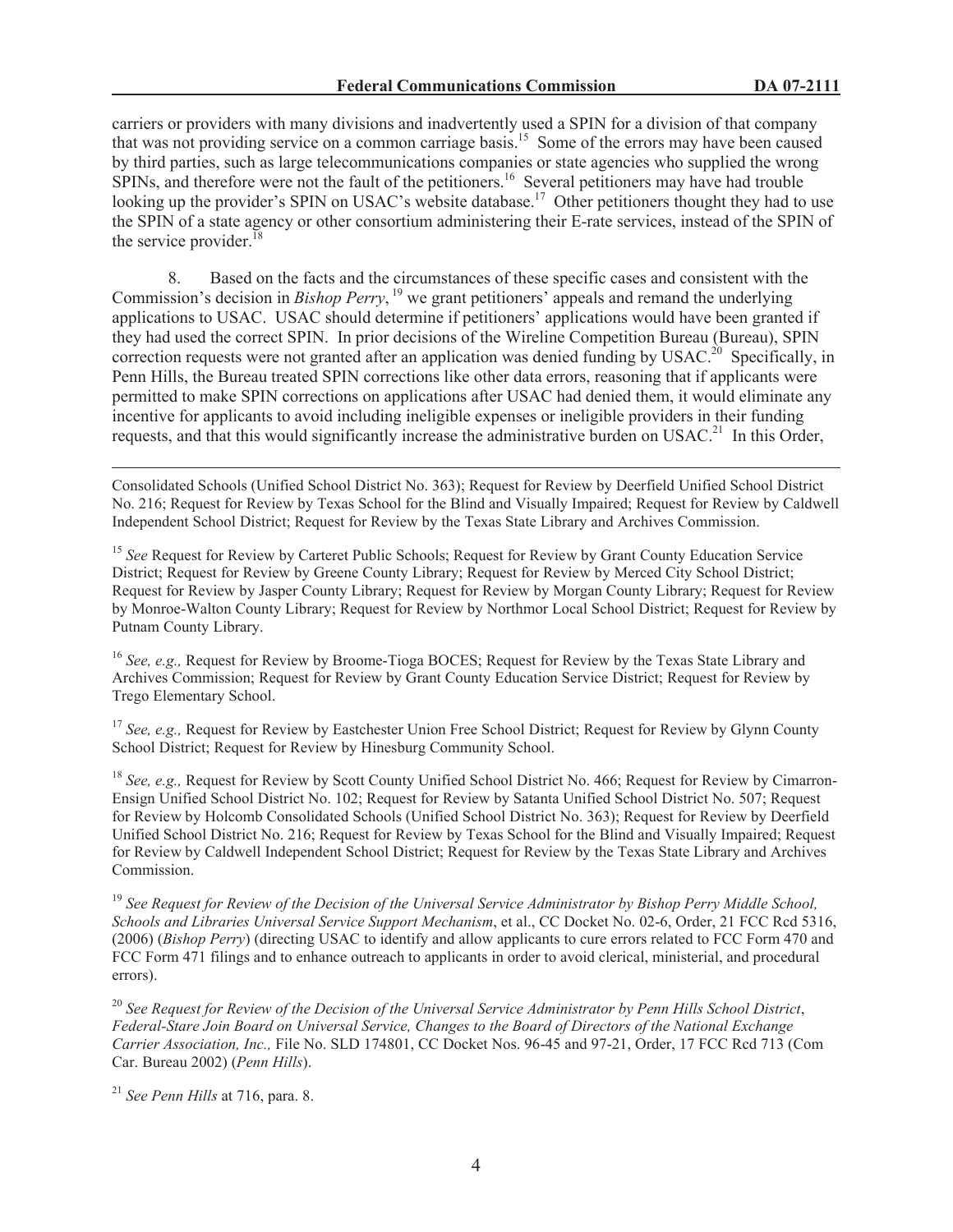we depart from this prior Bureau ruling based on the analysis in the Commission's recent decision in *Bishop Perry*, which allowed applicants to cure errors related to the FCC Form 470 and the FCC Form 471 filings.<sup>22</sup> All the petitioners claim that, in reality, the service provider they chose is indeed eligible to provide telecommunications on a common carriage basis, but staff mistakes, confusion, or circumstances beyond their control resulted in using the wrong SPIN for their telecommunications service provider. We find that inadvertently using an incorrect SPIN for a service provider that is otherwise eligible to provide telecommunications is a clerical, ministerial or procedural error, and thus consistent with the Commission's analysis in *Bishop Perry*. Therefore, we find that the complete rejection of these applications is not warranted. Notably, there is no evidence of waste, fraud or abuse, misuse of funds, or a failure to adhere to core program requirements. Furthermore, we find that denial of funding in these cases would inflict undue hardship on the applicants.

9. In addition, we find that good cause exists to waive rule section 54.504(c), which requires that applications must be complete when filed, to enable these petitioners to correct the SPINs.<sup>23</sup> That is, although the applicants filed their FCC Forms 471 on time, they need a waiver to make a correction after the deadline.<sup>24</sup> Under Bureau precedent, deadlines have been strictly enforced for the E-rate program,<sup>25</sup> including those pertaining to the FCC Form 471. We nevertheless find that good cause exists to waive the deadline in these cases where clerical, ministerial or procedural errors led to using the wrong SPIN, and where correction of the SPINs can only occur after the filing deadline for the FCC Form  $471.^{26}$  This finding is consistent with our ruling in the *Bishop Perry* order in which the Commission waived section 54.504(c) of our rules in situations where applicants' ministerial or clerical errors caused USAC to find that the applications were not complete and thus not filed within the filing window.<sup>27</sup> Because we are giving these petitioners the opportunity to correct the SPINs, we must also allow the petitioners to file the corrected SPIN information after the FCC Form 471 filing deadline.

10. In these circumstances, applicants committed minor errors in filling out their application forms. As the Commission recently noted, we do not believe that such minor mistakes warrant the complete rejection of each of these applicants' E-rate applications.<sup>28</sup> As the Commission found in the *Bishop Perry* order, under certain circumstances, rigid adherence to certain E-rate rules and requirements

<sup>&</sup>lt;sup>22</sup> *See generally Bishop Perry*, 21 FCC Rcd 5316. In finding that applicants should be permitted to cure clerical, ministerial or procedural errors on E-rate applications, the Commission has altered the reasoning used by the Bureau in *Penn Hills* which would not have allowed applicants to cure clerical, ministerial or procedural mistakes related to SPINs.

<sup>23</sup> *See* 47 C.F.R. § 54.504(c).

<sup>&</sup>lt;sup>24</sup> *See also* 47 C.F.R.  $\frac{6}{54.507(c)}$  (establishing the filing window).

<sup>25</sup> *See, e.g., Request for Review by Information Technology Department State of North Dakota, Federal-State Joint Board on Universal Service, Changes to the Board of Directors of the National Exchange Carrier Association, Inc.,*  File No. SLD-245592, CC Docket Nos. 96-45 and 97-21, Order, 17 FCC Rcd 7383, 7389, para. 13 (Wireline Comp. Bur. 2002); *Request for Review by Wilmington Public Schools, Federal-State Joint Board on Universal Service, Changes to the Board of Directors of the National Exchange Carrier Association, Inc.,* File No. SLD-254818, CC Docket Nos. 96-45 and 97-21, Order, 17 FCC Rcd 12069, 12071, paras. 7-8 (Wireline Comp. Bur. 2002); *Request for Review by South Barber Unified School District, Federal-State Joint Board on Universal Service, Changes to the Board of Directors of the National Exchange Carrier Association, Inc.,* File No. SLD-158897, CC Docket Nos. 96- 45 and 97-21, Order, 16 FCC Rcd 18435, 18437-38, para. 7 (Com. Car. Bur. 2001).

<sup>26</sup> *See, e.g., Bishop Perry,* 21 FCC Rcd at 5323, para. 14.

<sup>27</sup> *Id*. at paras. 10-11.

<sup>28</sup> *Id*.at para. 11.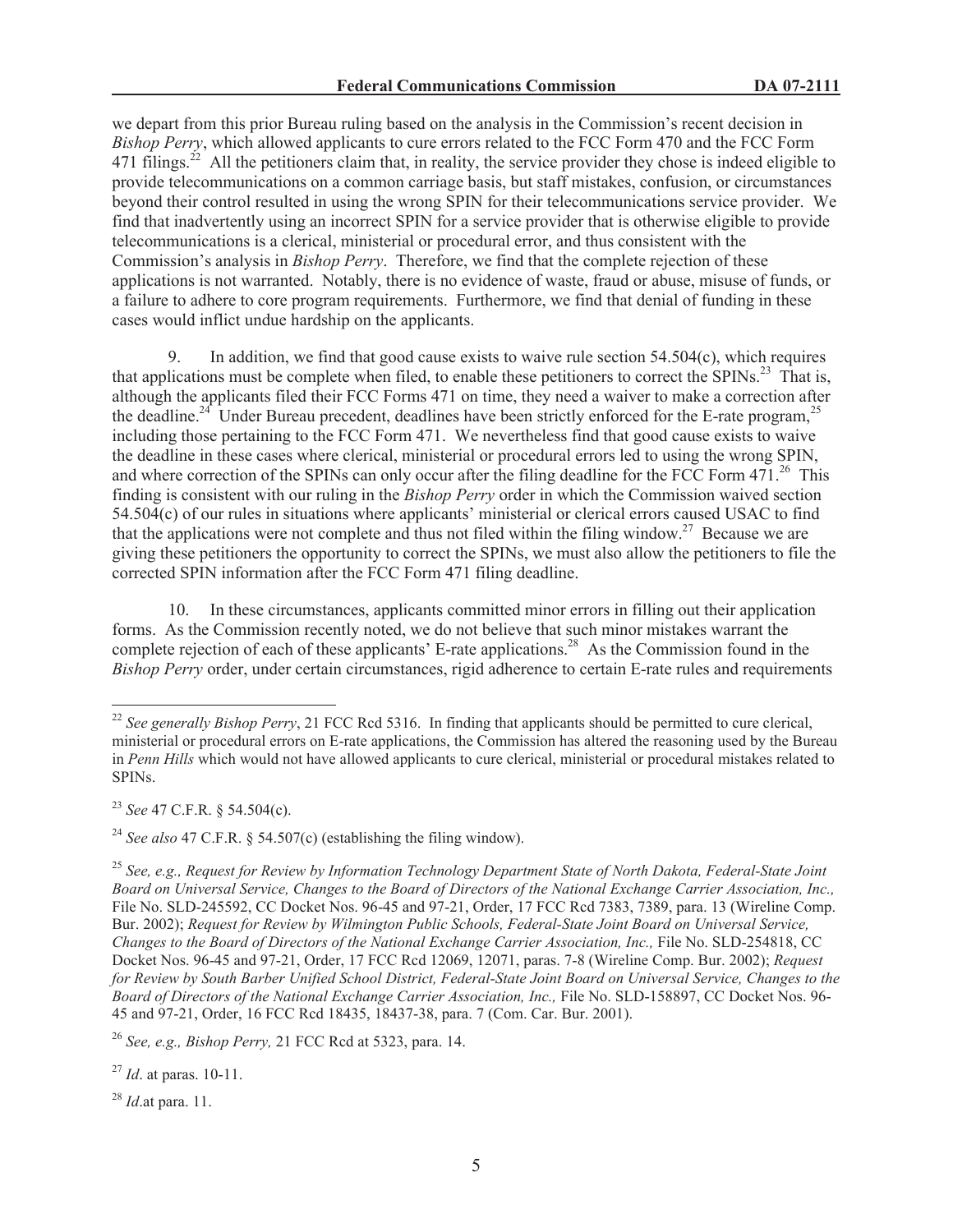that are "procedural" in nature does not promote the goals of section 254 of the Act – ensuring access to discounted telecommunications and information services to schools and libraries – and therefore does not serve the public interest.<sup>29</sup> We therefore grant these appeals and remand them to USAC for further processing consistent with this Order. To ensure these issues are resolved expeditiously, we direct USAC to complete its review of the applications listed in the Appendix and issue an award or denial based on a complete review and analysis no later than 90 days from release of this Order.<sup>30</sup>

11. Additional Processing Directives for USAC. In remanding these appeals, we require that USAC, when it otherwise verifies SPIN information, must confirm that the service provider the applicant chose is indeed a common carrier. <sup>31</sup> As the Commission noted in the *Bishop Perry* order, USAC should reach out to applicants in order to facilitate the successful processing of applications.<sup>32</sup> In particular, when an applicant is seeking telecommunications service but the SPIN used is linked to a provider that does not provide telecommunications on a common carrier basis, USAC should explain the problem to the applicant and allow the applicant 15 days to cure its application.<sup>33</sup> Additionally, USAC shall assist the applicant in finding the correct SPIN for the service provider, if the applicant has not already identified the correct SPIN in its appeal. Thus, USAC may need to obtain the name of the service provider -- either as listed on the FCC Forms 470 and 471 or as otherwise provided by the applicant. USAC shall apply this directive to the instant applications, all applications beginning in Funding Year 2007, and to all appeals pending with USAC. To the extent that upon further review USAC determines that the applicant chose a service provider that is not eligible to provide telecommunications and the problem is not merely an incorrect SPIN, USAC should again verify the correct service provider with the applicant before denying the underlying application. USAC may choose to verify the correct service provider by reviewing billing statements, affidavits from service providers, or any other documentation to assist it in making this determination.

12. We emphasize the limited nature of this decision. We continue to require E-rate applicants to submit complete and accurate information to USAC as part of the application review process. All existing E-rate program rules and requirements will continue to apply, including USAC's Program Integrity Assurance review procedures, and other processes designed to ensure applicants meet the

<sup>29</sup> *See id.* at paras. 2, 9.

 $30$  In remanding these underlying applications to USAC, we make no finding as to the ultimate eligibility of the petitioners' applications for discounts under the E-rate program. Nothing in this order is intended to authorize or require payment of any claim that previously may have been released by a service provider or applicant, including in a civil settlement or plea agreement with the United States.

<sup>&</sup>lt;sup>31</sup> Based on this decision and the instructions herein, USAC may be required to reverse its decision to issue a Commitment Adjustment letter to several of the petitioners listed in the Appendix. *See* Request for Review by Scott County Unified School District No. 466; Request for Review by Cimarron-Ensign Unified School District No. 102; Request for Review by Satanta Unified School District No. 507; Request for Review by Holcomb Consolidated Schools (Unified School District No. 363); Request for Review by Deerfield Unified School District No. 216. During reviews of funding commitments, USAC may discover that funds were committed in error and therefore must adjust those funding commitments to ensure that no funds are used in violation of program rules. *See* USAC website, Commitment Adjustment (COMAD), http://www.universalservice.org/sl/about/commitmentsadjustments.aspx (retrieved Mar. 8. 2007).

<sup>32</sup> *See Bishop Perry*, 21 FCC Rcd at 5326-27, paras. 23-24.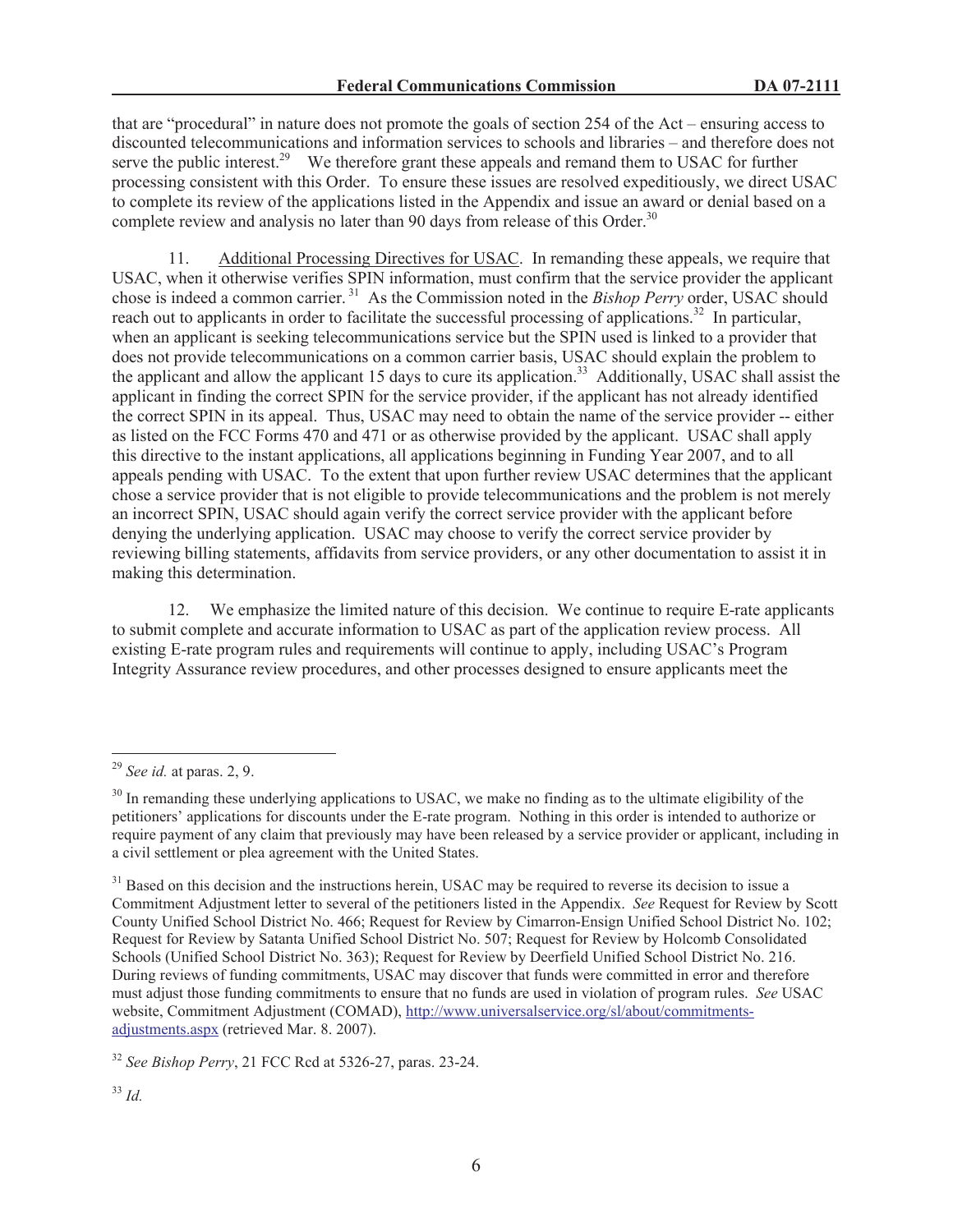applicable program requirements.<sup>34</sup> Although applicants must make every effort to ensure that the documentation they file with USAC complies with E-rate program requirements and requests by USAC for additional information, we remind USAC that it has an obligation to conduct a reasonable inquiry into the filings and materials that USAC itself has in its possession.<sup>3</sup>

13. As we recently noted, many E-rate program beneficiaries, particularly small entities, contend that the application process is complicated, resulting in a significant number of applications for E-rate support being denied for ministerial, clerical or procedural errors.<sup>36</sup> We find that the actions we take here to provide relief from an error of this type will promote the statutory requirements of section 254(h) of the Communications Act of 1934, as amended (the Act), by helping to ensure that eligible schools and libraries obtain access to discounted telecommunications and information services.<sup>3</sup> Requiring USAC to provide the additional outreach described herein will not reduce or eliminate any application review procedures or lessen the program requirements that applicants must comply with to receive funding; instead; it should reduce the occurrence of circumstances justifying waivers such as those granted above. Indeed, we retain our commitment to detecting and deterring potential instances of waste, fraud, and abuse by ensuring that USAC continues to scrutinize applications and takes steps to educate applicants in a manner that fosters program participation. We also emphasize that our actions taken in this Order should have minimal effect on the Universal Service Fund (USF or Fund) because the monies needed to fund these appeals have already been collected and held in reserve.<sup>38</sup>

14. We are committed to guarding against waste, fraud, and abuse, and ensuring that funds disbursed through the E-rate program are used for appropriate purposes. Although we grant the appeals addressed here, this action does not affect the authority of the Commission or USAC to conduct audits or investigations to determine compliance with the E-rate program rules and requirements. Because audits or investigations may provide information showing that a beneficiary or service provider failed to comply with the statute or Commission rules, such proceedings can reveal instances in which universal service funds were disbursed improperly or in a manner inconsistent with the statute or the Commission's rules. To the extent we find that funds were not used properly, we will require USAC to recover such funds through its normal processes. We emphasize that we retain the discretion to evaluate the uses of monies

<sup>&</sup>lt;sup>34</sup> Pursuant to the Administrator's operating procedures, USAC performs a Program Integrity Assurance (PIA) review to verify that the discounts recipients seek are for eligible services, provided to eligible entities, and for eligible uses. *See* USAC website, PIA, http://www.sl.universalservice.org/reference/6pia.asp (retrieved Mar. 8, 2007).

<sup>35</sup> *See Requests for Review of the Decision of the Universal Service Administrator by Pasadena Unified School District, Schools and Libraries Universal Service Support Mechanism*, File Nos. SLD-399355 et al., CC Docket No. 02-6, Order, 21 FCC Rcd 2116, at 2119, para. 9 (Wireline Comp. Bur. 2006).

<sup>36</sup> *Comprehensive Review of Universal Service Fund Management, Administration, and Oversight, Federal-State Joint Board on Universal Service, Schools and Libraries Universal Service Support Mechanism, Rural Health Care Support Mechanism, Lifeline and Linkup, Changes to* the Board of Directors of the National Exchange Carrier Association, Inc., WC Docket Nos. 05-195, 02-60, 03-109, CC Docket Nos. 96-45, 02-6, 97-21, Notice of Proposed Rulemaking and Further Notice of Proposed Rulemaking, 20 FCC Rcd 11308 (2005) (*Comprehensive Review NPRM*). Among other issues, the *Comprehensive Review NPRM* was initiated to address modifications that could be made to the application and disbursement process for the schools and libraries support mechanism.

<sup>&</sup>lt;sup>37</sup> 47 U.S.C. § 254(h). The Telecommunications Act of 1996, Pub. L. No. 104-104, 110 Stat. 56, amended the Communications Act of 1934.

<sup>&</sup>lt;sup>38</sup> We estimate that the 28 appeals granted in this Order involve approximately \$795,730 in funding for Funding Years 1998-2006. We note that USAC has already reserved sufficient funds to address outstanding appeals. *See, e.g.,* Universal Service Administrative Company, Federal Universal Service Support Mechanisms Fund Size Projections for the Third Quarter 2007, dated May 2, 2007.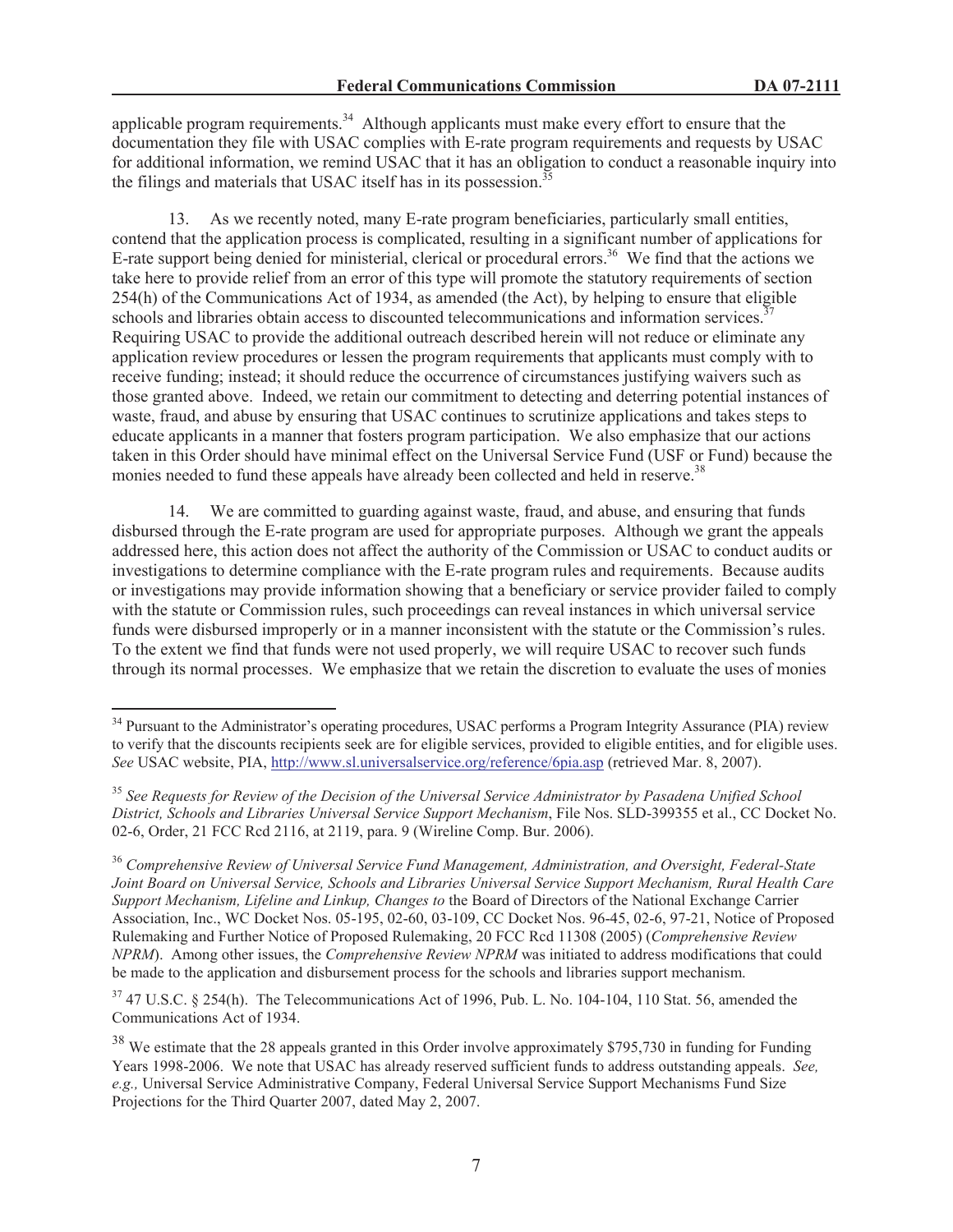disbursed through the E-rate program and to determine on a case-by-case basis that waste, fraud, or abuse of program funds occurred and that recovery is warranted. We remain committed to ensuring the integrity of the program and will continue to aggressively pursue instances of waste, fraud, or abuse under our own procedures and in cooperation with law enforcement agencies.

# **IV. ORDERING CLAUSES**

15. ACCORDINGLY, IT IS ORDERED that, pursuant to the authority contained in sections 1- 4 and 254 of the Communications Act of 1934, as amended, 47 U.S.C. §§ 151-154 and 254, and pursuant to the authority delegated in sections 0.91, 0.291, and 54.722(a) of the Commission's rules, 47 C.F.R. §§ 0.91, 0.291, and 54.722(a), that the Requests for Review as listed in the Appendix ARE GRANTED and REMANDED to USAC for further consideration in accordance with the terms of this Order.

16. IT IS FURTHER ORDERED that, pursuant to the authority contained in sections 1-4 and 254 of the Communications Act of 1934, as amended, 47 U.S.C. §§ 151-154 and 254, and pursuant to the authority delegated in sections 0.91 and 0.291 of the Commission's rules, 47 C.F.R. §§ 0.91 and 0.291, USAC SHALL COMPLETE its review of each remanded application listed in the Appendix and ISSUE an award or a denial based on a complete review and analysis no later than 90 calendar days from release of this Order.

17. IT IS FURTHER ORDERED that, pursuant to the authority contained in sections 1-4 and 254 of the Communications Act of 1934, as amended, 47 U.S.C. §§ 151-154 and 254, and pursuant to the authority delegated in sections 0.91, 0.291, and 1.3 of the Commission's rules, 47 C.F.R. §§ 0.91, 0.291, and 1.3 of the Commission's rules, section 54.504(c) of the Commission's rules, 47 C.F.R. § 54.504(c), IS WAIVED as described herein.

18. IT IS FURTHER ORDERED that, pursuant to authority delegated under sections 0.91, 0.291, and 1.102 of the Commission's rules, 47 C.F.R. §§ 0.91, 0.291, and 1.102, this Order SHALL BE EFFECTIVE upon release.

## FEDERAL COMMUNICATIONS COMMISSION

Renée R. Crittenden Deputy Chief Wireline Competition Bureau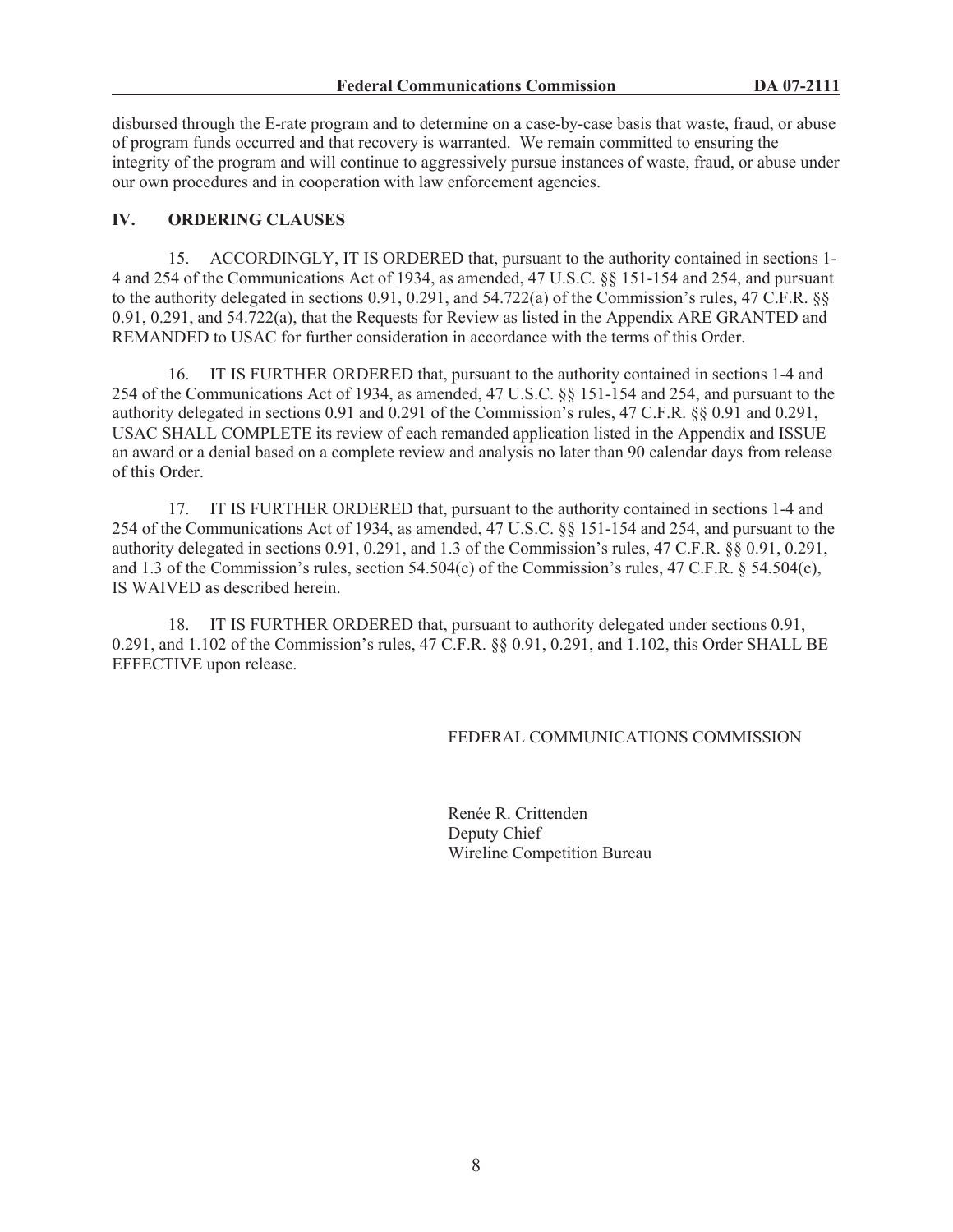# **APPENDIX Requests for Review**

| Applicant                                      | <b>Application Number</b> | <b>Funding Year</b> |
|------------------------------------------------|---------------------------|---------------------|
| <b>Brewster Academy</b>                        | 317937                    | 2002                |
| Wolfeboro, NH                                  |                           |                     |
| <b>Broome-Tioga BOCES</b>                      | 265168                    | 2001                |
| Binghamton, NY                                 |                           |                     |
| Caldwell Independent School District           | 308462                    | 2002                |
| Caldwell, TX                                   |                           |                     |
| <b>Carteret Public Schools</b>                 | 368555                    | 2003                |
| Carteret, NJ                                   |                           |                     |
| Cimarron-Ensign School District No. 102        | 109071                    | 1998                |
| Cimarron, KS                                   |                           |                     |
| Deerfield Unified School District No. 216      | 68423                     | 1998                |
| Deerfield, KS                                  |                           |                     |
| Eastchester Union Free School District         | 450442                    | 2005                |
| Eastchester, NY                                |                           |                     |
| <b>Glynn County School District</b>            | 355312                    | 2003                |
| Brunswick, GA                                  |                           |                     |
| <b>Grant County Education Service District</b> | 339377                    | 2003                |
| John Day, OR                                   |                           |                     |
| Greene County Library                          | 392792                    | 2004                |
| Greensboro, GA                                 |                           |                     |
| Hinesburg Community School                     | 520992                    | 2006                |
| Hinesburg, VT                                  |                           |                     |
| Holcomb Consolidated Schools (Unified          | 107527                    | 1998                |
| School District No. 363)                       |                           |                     |
| Holcomb, KS                                    |                           |                     |
| Jasper County Library                          | 392826                    | 2004                |
| Monticello, GA                                 |                           |                     |
| Meramec Valley School District R-III           | 428543                    | 2004                |
| Pacific, MO                                    |                           |                     |
| Merced City School District                    | 429890                    | 2004                |
| Merced, CA                                     |                           |                     |
| Monroe-Walton County Library                   | 392852                    | 2004                |
| Monroe, GA                                     |                           |                     |
| Morgan County Library                          | 392752                    | 2004                |
| Madison, GA                                    |                           |                     |
| Northmor Local School District                 | 393317                    | 2004                |
| Galion, OH                                     |                           |                     |
| <b>Onslow County Schools</b>                   | 297840                    | 2002                |
| Jacksonville, NC                               |                           |                     |
| Putnam County Library                          | 392772                    | 2004                |
| Eatontown, GA                                  |                           |                     |